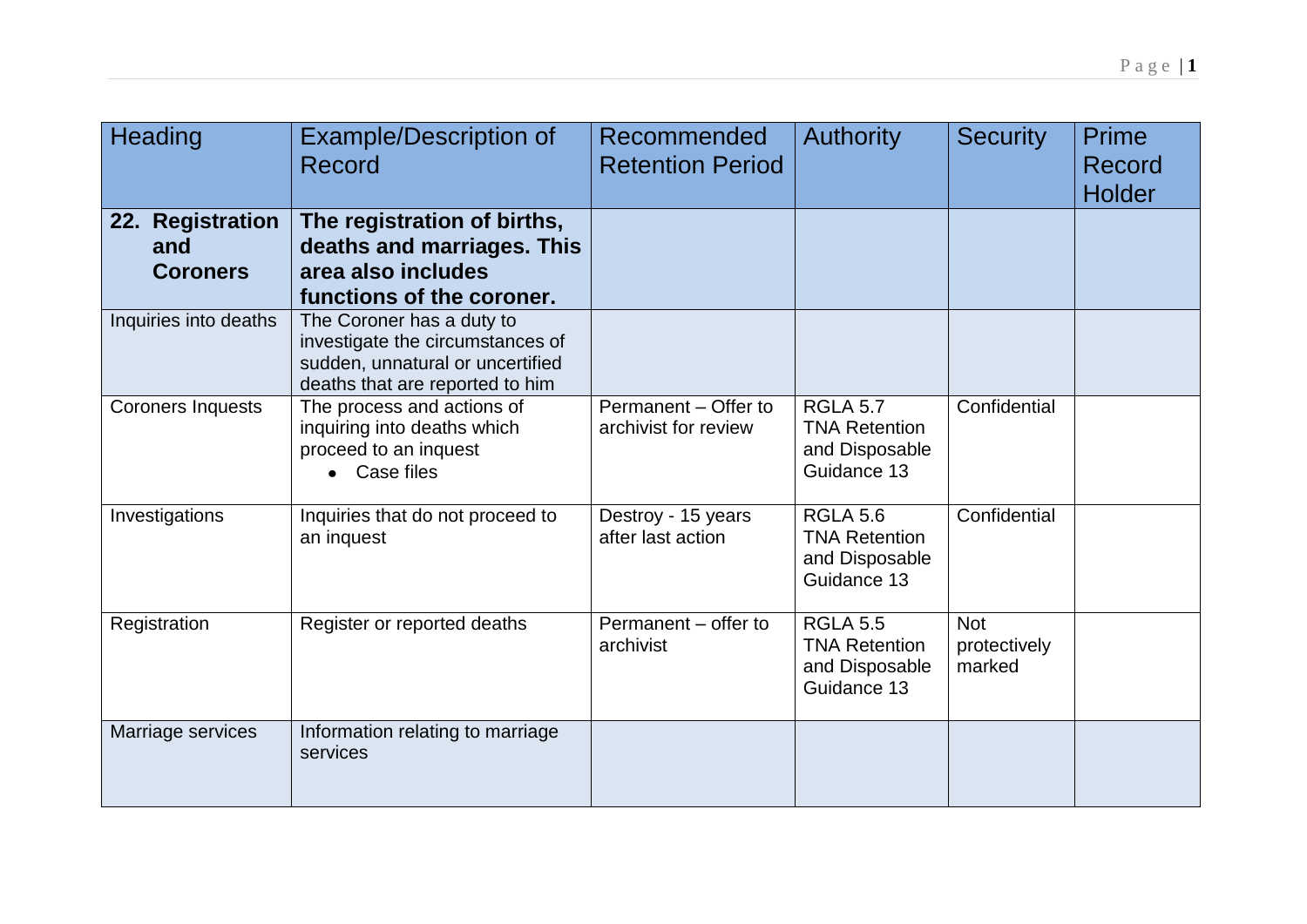| Heading                                            | <b>Example/Description of</b><br>Record                                          | Recommended<br><b>Retention Period</b>  | <b>Authority</b>   | <b>Security</b>                      | Prime<br>Record<br>Holder |
|----------------------------------------------------|----------------------------------------------------------------------------------|-----------------------------------------|--------------------|--------------------------------------|---------------------------|
| Conducting a<br>marriage service                   | Process of arranging and carrying<br>out a marriage service.                     | Destroy - 3 years after<br>last action  | <b>RGLA 5.3</b>    | <b>Not</b><br>protectively<br>marked |                           |
| Registration                                       | Register of approved wedding<br>premises                                         | Permanent - offer to<br>archivist       | <b>RGLA 5.1</b>    | <b>Not</b><br>protectively<br>marked |                           |
| Registration of<br>births, marriages<br>and deaths | Registration of significant life<br>events                                       |                                         |                    |                                      |                           |
| Advice and support                                 | Supplying advice and support on<br>arrangements that need to be<br>made          | Destroy $-6$ years<br>after last action | Common<br>practice | <b>Not</b><br>protectively<br>marked |                           |
| Certification                                      | Records of applications for copies<br>of certificates                            | Destroy - 7 years after<br>last action  | <b>RGLA 5.2</b>    | <b>Not</b><br>protectively<br>marked |                           |
| Certification                                      | Issuing of certificates                                                          | Destroy - 7 years after<br>last action  | <b>RGLA 5.2</b>    | <b>Not</b><br>protectively<br>marked |                           |
| <b>Notification</b>                                | Process of arranging for a<br>marriage notice to be displayed<br>• Wedding banns | Destroy - 2 years after<br>last action  | <b>RGLA 5.4</b>    | <b>Not</b><br>protectively<br>marked |                           |
| Registration -<br><b>Marriages</b>                 | The process of registering a<br>marriage<br>Marriage register                    | Permanent - offer to<br>archivist       | <b>RGLA 5.1</b>    | <b>Not</b><br>protectively<br>marked |                           |